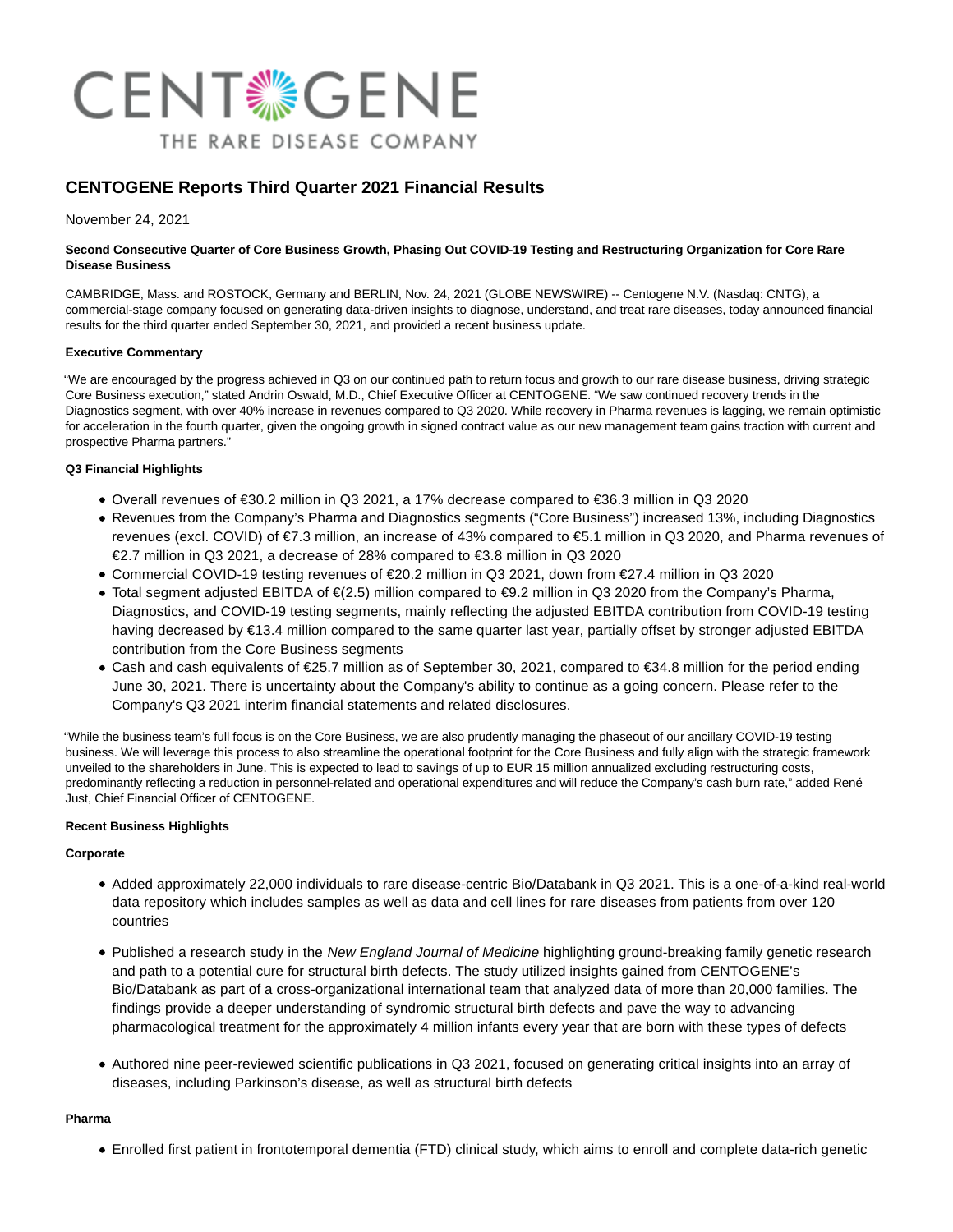testing for more than 3,000 FTD patients at participating centers in Belgium, Germany, Greece, Italy, Portugal, Spain, and Turkey. The observational EFRONT Study is being conducted with support from Alector, Inc. Patients displaying the progranulin gene mutation (FTD-GRN) will have the option to enroll in Alector's Phase 3 INFRONT-3 clinical trial

- Expanded partnership with Agios Pharmaceuticals, Inc. to generate novel insights into rare blood diseases. CENTOGENE will provide genetic testing and clinical trial support via a three-year fee-for-service agreement for Agios' three global, pivotal trials in thalassemia and sickle cell disease
- Currently leading 12 observational longitudinal clinical studies to validate/monitor biomarkers, covering several disease categories, such as Parkinson's disease, transthyretin amyloidosis, and inborn errors of metabolism

#### **Diagnostic**

- Reported order intake of 14,770, which represents a 46% increase compared to 10,150 in the same period in 2020
- Combined the Company's expertise with Twist Bioscience to develop advanced sequencing tools to make genetic testing rapidly accessible for more patients with rare diseases

#### **COVID-19 Testing & Organizational footprint**

- Leveraged CENTOGENE's diagnostic expertise and resources with continued COVID-19 testing, including the processing of 342,300 test requests for SARS-CoV-2 testing in Q3 2021
- Announced the phasing out of the non-core COVID-19 testing services by early 2022 and alignment of Company's operational footprint with the strategic priorities on Core Business execution. As part of this restructuring, the Company will be eliminating approximately 80 positions in its Core Business employee base, which had a baseline of approximately 530 at the end of September 2021

#### **2021 Financial Guidance**

The Company updated its overall topline guidance and expects total revenue growth for FY2021 between 30-40% versus the prior year, driven mainly by COVID-19 related revenues. The portion of total revenues derived from COVID-19 testing has declined over the past three quarters and is expected to decline further in the fourth quarter – leading to a phaseout by the end of Q1 2022. After a decline of 20% from FY2019 to FY2020, the Company expects its Core Business to return to growth for FY2021 in the mid to high single digits.

#### **Webcast and Conference Call Information**

Management will host a conference call and webcast today at 2 p.m. CET/8 a.m. ET on November 24, 2021, to discuss financial results and recent developments. To access the conference call and webcast, please register at[: http://emea.directeventreg.com/registration/6469305](https://www.globenewswire.com/Tracker?data=Ro7mOaY1QV9S-TvUzvpQHCzDba_9TpkLVTC9XpUTr7sCW7BMF_qCpPNBP6bFAWxdDIhz1-iPlSYrwC9XQCt5Q4ClTni1llNN7LnYDLsOq7XEE3HTuHouWFqfxo1s1TFG8llwbjFTXbP0GIydYdRMMOE9D_-5TZx_gSCZeQpVkn4=)

Upon registering, each participant will be provided with Participant Dial-in information, a Direct Event Passcode, and a unique Registrant ID. Registrants can then join up to 10 minutes prior to the start of the call.

The webcast of the conference call and the slide deck will also be available on the Investor Relations page of the Company's website at [http://investors.centogene.com.](https://www.globenewswire.com/Tracker?data=Ro7mOaY1QV9S-TvUzvpQHIcrkelYV09KO1rM6rLd1Yme9L2uNNPkd3JyfwrTobaNFZX9J8fwnsvmzGX6ey5VldndfJhTp37Nc8803LnSOv_M5uYuhED5-Ke2oK1OR684)

These results reflect another step forward for CENTOGENE's mission to enable the cure of 100 rare diseases within the next 10 years. To learn more, visit: [https://www.centogene.com/virtual-investor-event](https://www.globenewswire.com/Tracker?data=ahddZjSkpZHtsv537dYH7wHz-cIEkqjBug7CtdvljxceFxnZhuzpnvt6oPQ6sagR-dTZ75YKMUEBh2XIXB3rvZJ3cRK-wqLwfiuPW-aWhKviJsAJtb0l_Y401AJ6OuuU-xxNWFjX3I1KeX7v6Pj-PzGFmm-R3b-t4wK5ZQ_s4f8=)

#### **About CENTOGENE**

CENTOGENE engages in diagnosis and research around rare diseases transforming real-world clinical, genetic, and multiomic data to diagnose, understand, and treat rare diseases. Our goal is to bring rationality to treatment decisions and to accelerate the development of new orphan drugs by using our extensive rare disease knowledge and data. CENTOGENE has developed a global proprietary rare disease platform based on our real-world data repository of over 600,000 patients representing over 120 different countries.

The Company's platform includes epidemiologic, phenotypic, and genetic data that reflects a global population, as well as a biobank of patients' blood samples and cell cultures. CENTOGENE believes this represents the only platform focused on comprehensive analysis of multi-level data to improve the understanding of rare hereditary diseases. It allows for better identification and stratification of patients and their underlying diseases to enable and accelerate discovery, development, and access to orphan drugs. As of December 31, 2020, the Company collaborated with over 30 pharmaceutical partners.

### Follow us on **LinkedIn**

#### **Forward-Looking Statements**

This press release contains "forward-looking statements" within the meaning of the U.S. federal securities laws. Statements contained herein that are not clearly historical in nature are forward-looking, and the words "anticipate," "believe," "continues," "expect," "estimate," "intend," "project," and similar expressions and future or conditional verbs such as "will," "would," "should," "could," "might," "can," and "may," are generally intended to identify forward-looking statements. Such forward-looking statements involve known and unknown risks, uncertainties, and other important factors that may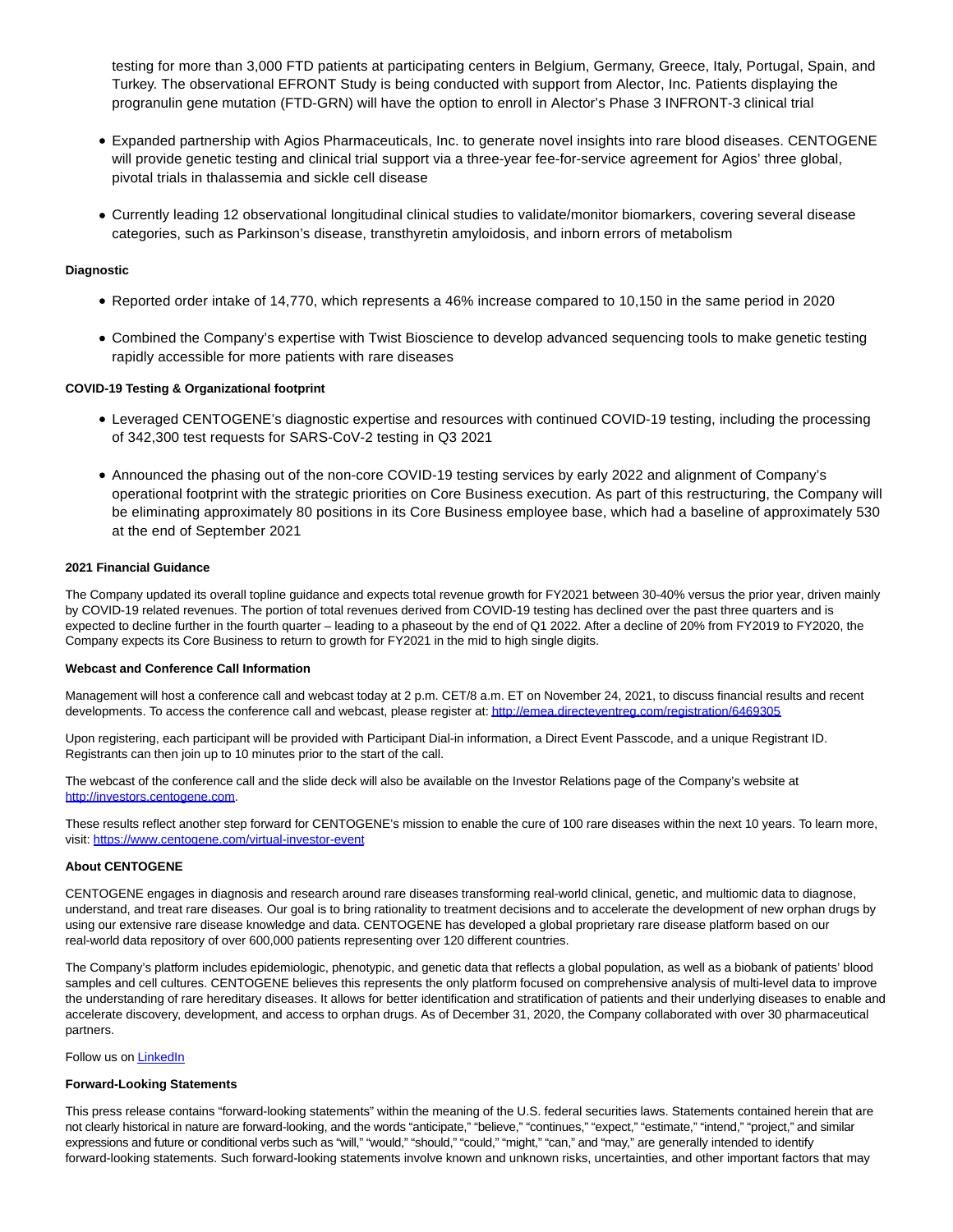cause CENTOGENE's actual results, performance, or achievements to be materially different from any future results, performance, or achievements expressed or implied by the forward-looking statements. Such risks and uncertainties include, among others, negative worldwide economic conditions and ongoing instability and volatility in the worldwide financial markets, the effects of the COVID-19 pandemic on our business and results of operations, possible changes in current and proposed legislation, regulations and governmental policies, pressures from increasing competition and consolidation in our industry, the expense and uncertainty of regulatory approval, including from the U.S. Food and Drug Administration, our reliance on third parties and collaboration partners, including our ability to manage growth and enter into new client relationships, our dependency on the rare disease industry, our ability to manage international expansion, our reliance on key personnel, our reliance on intellectual property protection, fluctuations of our operating results due to the effect of exchange rates, our ability to streamline cash usage, our requirement for additional financing and our ability to continue as a going concern, or other factors. For further information on the risks and uncertainties that could cause actual results to differ from those expressed in these forward-looking statements, as well as risks relating to CENTOGENE's business in general, see CENTOGENE's risk factors set forth in CENTOGENE's Form 20-F filed on April 15, 2021, with the Securities and Exchange Commission (the "SEC") and subsequent filings with the SEC. Any forward-looking statements contained in this press release speak only as of the date hereof, and CENTOGENE's specifically disclaims any obligation to update any forward-looking statement, whether as a result of new information, future events, or otherwise.

#### **Centogene N.V.**

**Unaudited interim condensed consolidated statements of comprehensive loss for the three and nine months ended September 30, 2021, and 2020 (in EUR k)**

|                                                                                         | <b>Note</b>    | For the three months ended<br>September 30 |         | For the nine months ended<br>September 30 |           |
|-----------------------------------------------------------------------------------------|----------------|--------------------------------------------|---------|-------------------------------------------|-----------|
|                                                                                         |                | 2021                                       | 2020    | 2021                                      | 2020      |
| Revenue                                                                                 | 4, 5           | 30,196                                     | 36,305  | 147,027                                   | 58,129    |
| Cost of sales                                                                           |                | 35,618                                     | 26,059  | 131,325                                   | 39,892    |
| Gross (loss)/ profit                                                                    |                | (5, 422)                                   | 10,246  | 15,702                                    | 18,237    |
| Research and development expenses                                                       |                | 3,821                                      | 4,796   | 12,209                                    | 10,606    |
| General administrative expenses                                                         |                | 10,406                                     | 8,373   | 32,496                                    | 24,038    |
| Selling expenses                                                                        |                | 2,206                                      | 1,300   | 6,097                                     | 6,012     |
| Impairment of financial assets                                                          | $\overline{7}$ | 502                                        | 1,147   | 1,177                                     | 2,821     |
| Other operating income                                                                  | 6.1            | 1,011                                      | 679     | 2,653                                     | 2,425     |
| Other operating expenses                                                                | 6.2            |                                            | 53      | 36                                        | 191       |
| <b>Operating loss</b>                                                                   |                | (21, 346)                                  | (4,744) | (33,660)                                  | (23,006)  |
| Interest and similar income                                                             |                |                                            |         |                                           | 6         |
| Interest and similar expense                                                            |                | 263                                        | 793     | 734                                       | 1,504     |
| Financial costs, net                                                                    |                | (263)                                      | (793)   | (734)                                     | (1, 498)  |
| Loss before taxes                                                                       |                | (21,609)                                   | (5,537) | (34, 394)                                 | (24, 504) |
| Income tax expenses                                                                     |                | 35                                         | 103     | 159                                       | 232       |
| Loss for the period                                                                     |                | (21, 644)                                  | (5,640) | (34, 553)                                 | (24, 736) |
| Other comprehensive income/ (loss), all attributable to equity<br>holders of the parent |                | 86                                         | (66)    | 16                                        |           |
| <b>Total comprehensive loss</b>                                                         |                | (21, 558)                                  | (5,706) | (34, 537)                                 | (24, 732) |
| Attributable to:                                                                        |                |                                            |         |                                           |           |
| Equity holders of the parent                                                            |                | (21, 610)                                  | (5,708) | (34, 635)                                 | (24, 671) |
| Non-controlling interests                                                               |                | 52                                         | 2       | 98                                        | (61)      |
|                                                                                         |                | (21, 558)                                  | (5,706) | (34, 537)                                 | (24, 732) |
| Loss per share - Basic and diluted (in EUR)                                             |                | (0.96)                                     | (0.27)  | (1.55)                                    | (1.20)    |

The accompanying notes form an integral part of these unaudited interim condensed consolidated financial statements

#### **Centogene N.V.**

**Unaudited interim condensed consolidated statements of financial position as at September 30, 2021, and December 31, 2020 (in EUR k)**

| <b>Assets</b>                 | <b>Note</b> | Sep 30, 2021 | Dec 31, 2020 |
|-------------------------------|-------------|--------------|--------------|
| Non-current assets            |             |              |              |
| Intangible assets             |             | 11.407       | 12,407       |
| Property, plant and equipment |             | 12,160       | 16,590       |
| Right-of-use assets           |             | 19.241       | 22,120       |
| Other assets                  |             | 2,973        | 1,967        |
|                               |             | 45.781       | 53.084       |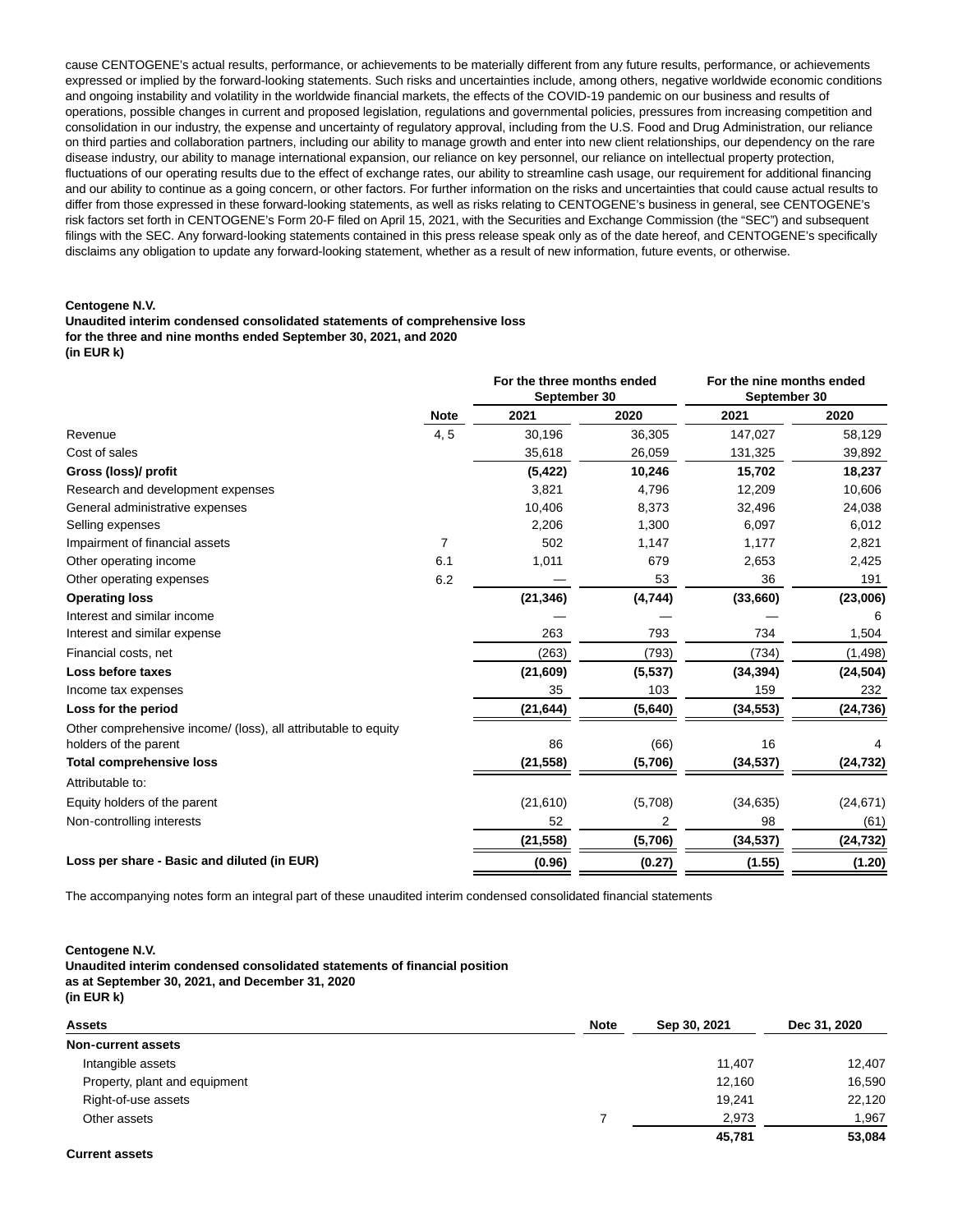| Inventories                           |   | 4.922  | 11,405  |
|---------------------------------------|---|--------|---------|
| Trade receivables and contract assets |   | 13,907 | 29,199  |
| Other assets                          |   | 5,848  | 8,286   |
| Cash and cash equivalents             | 8 | 25.732 | 48,156  |
|                                       |   | 50,409 | 97,046  |
|                                       |   | 96,190 | 150.130 |

| <b>Equity and liabilities</b>        | <b>Note</b> | Sep 30, 2021 | Dec 31, 2020 |
|--------------------------------------|-------------|--------------|--------------|
| <b>Equity</b>                        |             |              |              |
| Issued capital                       | 9           | 2,701        | 2,654        |
| Capital reserve                      | 9           | 132,005      | 125,916      |
| Retained earnings and other reserves |             | (97, 523)    | (62, 888)    |
| Non-controlling interests            |             | 193          | 95           |
|                                      |             | 37,376       | 65,777       |
| <b>Non-current liabilities</b>       |             |              |              |
| Non-current loans                    | 10.1        | 100          | 401          |
| Lease liabilities                    | 10.1        | 15,560       | 17,677       |
| Deferred tax liabilities             |             | 248          | 207          |
| Government grants                    | 10.2        | 8,228        | 8,950        |
|                                      |             | 24,136       | 27,235       |
| <b>Current liabilities</b>           |             |              |              |
| Government grants                    | 10.2        | 1,375        | 1,342        |
| <b>Current loans</b>                 | 10.1        | 3,842        | 2,492        |
| Lease liabilities                    | 10.1        | 3,221        | 3,528        |
| Trade payables                       | 10.2        | 8,810        | 31,736       |
| Liabilities from income taxes        | 10.2        | 177          | 58           |
| Other liabilities                    | 10.2        | 17,253       | 17,962       |
|                                      |             | 34,678       | 57,118       |
|                                      |             | 96,190       | 150,130      |
|                                      |             |              |              |

The accompanying notes form an integral part of these unaudited interim condensed consolidated financial statements

**Centogene N.V.**

**Unaudited interim condensed consolidated statements of cash flows for the nine months ended September 30, 2021, and 2020 (in EUR k)**

|                                                                          |                | For the nine months ended<br>September 30 |           |
|--------------------------------------------------------------------------|----------------|-------------------------------------------|-----------|
|                                                                          | <b>Note</b>    | 2021                                      | 2020      |
| <b>Operating activities</b>                                              |                |                                           |           |
| Loss before taxes                                                        |                | (34, 394)                                 | (24, 504) |
| Adjustments to reconcile loss to cash flow from operating activities     |                |                                           |           |
| Depreciation and amortization                                            | 5              | 13,476                                    | 6,943     |
| Inventory write-off                                                      |                | 1,795                                     |           |
| Interest income                                                          |                |                                           | (6)       |
| Interest expense                                                         |                | 734                                       | 1,504     |
| Loss on the disposal of property, plant and equipment                    |                | 352                                       |           |
| Expected credit loss allowances on trade receivables and contract assets | 7              | 1,177                                     | 2,821     |
| Share-based payment expenses                                             | 11             | 6,136                                     | 2,542     |
| Tax expense                                                              |                | 160                                       |           |
| Other non-cash items                                                     |                | (300)                                     | (1,800)   |
| <b>Changes in operating assets and liabilities</b>                       |                |                                           |           |
| Inventories                                                              |                | 4,688                                     | (5,482)   |
| Trade receivables and contract assets                                    | 7              | 14,115                                    | (12,015)  |
| Other assets                                                             | $\overline{7}$ | 594                                       | 5,605     |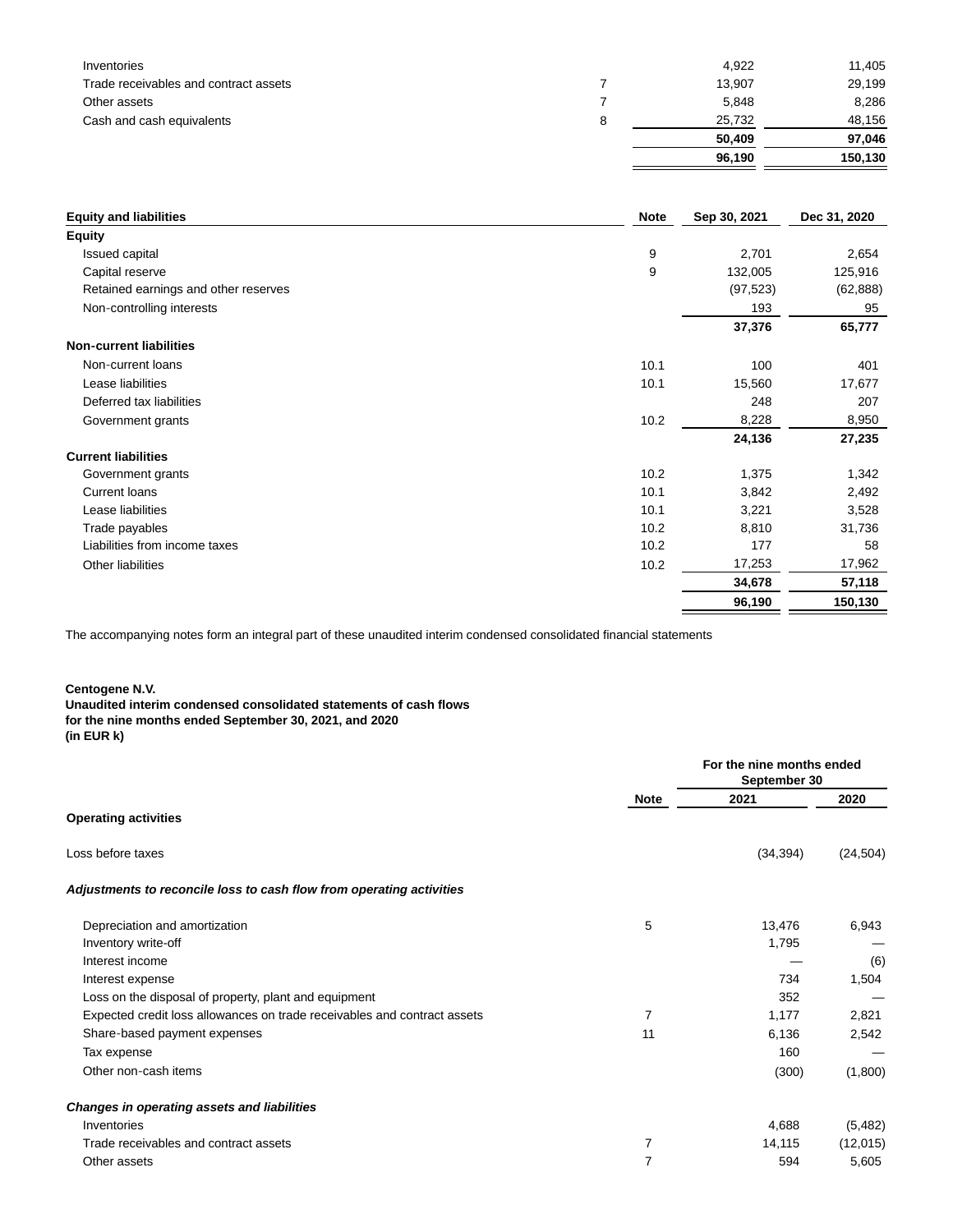| 10.2<br>Trade payables                                                  | (22, 926) | 3,498     |
|-------------------------------------------------------------------------|-----------|-----------|
| Other liabilities<br>10.2                                               | (590)     | 1,225     |
| Cash flow used in operating activities                                  | (14, 983) | (19,669)  |
| <b>Investing activities</b>                                             |           |           |
| Cash paid for investments in intangible assets<br>5                     | (2,567)   | (4,781)   |
| Cash paid for investments in property, plant and equipment<br>5         | (2,829)   | (6,641)   |
| Grants received for investment in property, plant and equipment<br>10.2 |           | 390       |
| Interest received                                                       |           | 6         |
| Cash flow used in investing activities                                  | (5, 396)  | (11, 026) |
| <b>Financing activities</b>                                             |           |           |
| Cash received from issuance of shares                                   |           | 22,430    |
| Cash paid for acquisition of non-wholly owned subsidiary                |           | (75)      |
| Cash received from loans<br>10.1                                        | 1,910     | 1,114     |
| 10.1<br>Cash repayments of loans                                        | (467)     | (1,260)   |
| 10.1<br>Cash repayments of lease liabilities                            | (3,301)   | (2, 833)  |
| Interest paid                                                           | (187)     | (1,028)   |
| Cash flow used in/ generated from financing activities                  | (2,045)   | 18,348    |
| Changes in cash and cash equivalents                                    | (22, 424) | (12, 347) |
| Cash and cash equivalents at the beginning of the period                | 48,156    | 41,095    |
| Cash and cash equivalents at the end of the period                      | 25,732    | 28,748    |

The accompanying notes form an integral part of these unaudited interim condensed consolidated financial statements

## **Reconciliation of Segment Adjusted EBITDA to Group Loss for the Period**

| For the three months ended September 30      | 2021      | 2020     |
|----------------------------------------------|-----------|----------|
| <b>Reported segment Adjusted EBITDA</b>      | (2,545)   | 9,177    |
| Corporate expenses                           | (10, 135) | (10,261) |
|                                              | (12,680)  | (1,084)  |
| Share-based payment expenses (Note 11)       | (1,860)   | (1, 149) |
| Depreciation and amortization                | (6,806)   | (2,511)  |
| <b>Operating loss</b>                        | (21, 346) | (4,744)  |
| Financial costs, net                         | (263)     | (793)    |
| Income tax expenses                          | (35)      | (103)    |
| Loss for the three months ended September 30 | (21, 644) | (5,640)  |

| For the nine months ended September 30      | 2021      | 2020      |
|---------------------------------------------|-----------|-----------|
| <b>Reported segment Adjusted EBITDA</b>     | 17,650    | 12,848    |
| Corporate expenses                          | (31, 698) | (26,369)  |
|                                             | (14, 048) | (13, 521) |
| Share-based payment expenses (Note 11)      | (6, 136)  | (2,542)   |
| Depreciation and amortization               | (13, 476) | (6,943)   |
| <b>Operating loss</b>                       | (33,660)  | (23,006)  |
| Financial costs, net                        | (734)     | (1, 498)  |
| Income tax expenses                         | (159)     | (232)     |
| Loss for the nine months ended September 30 | (34, 553) | (24, 736) |

**Media Contact: CENTOGENE** Lennart Streibel